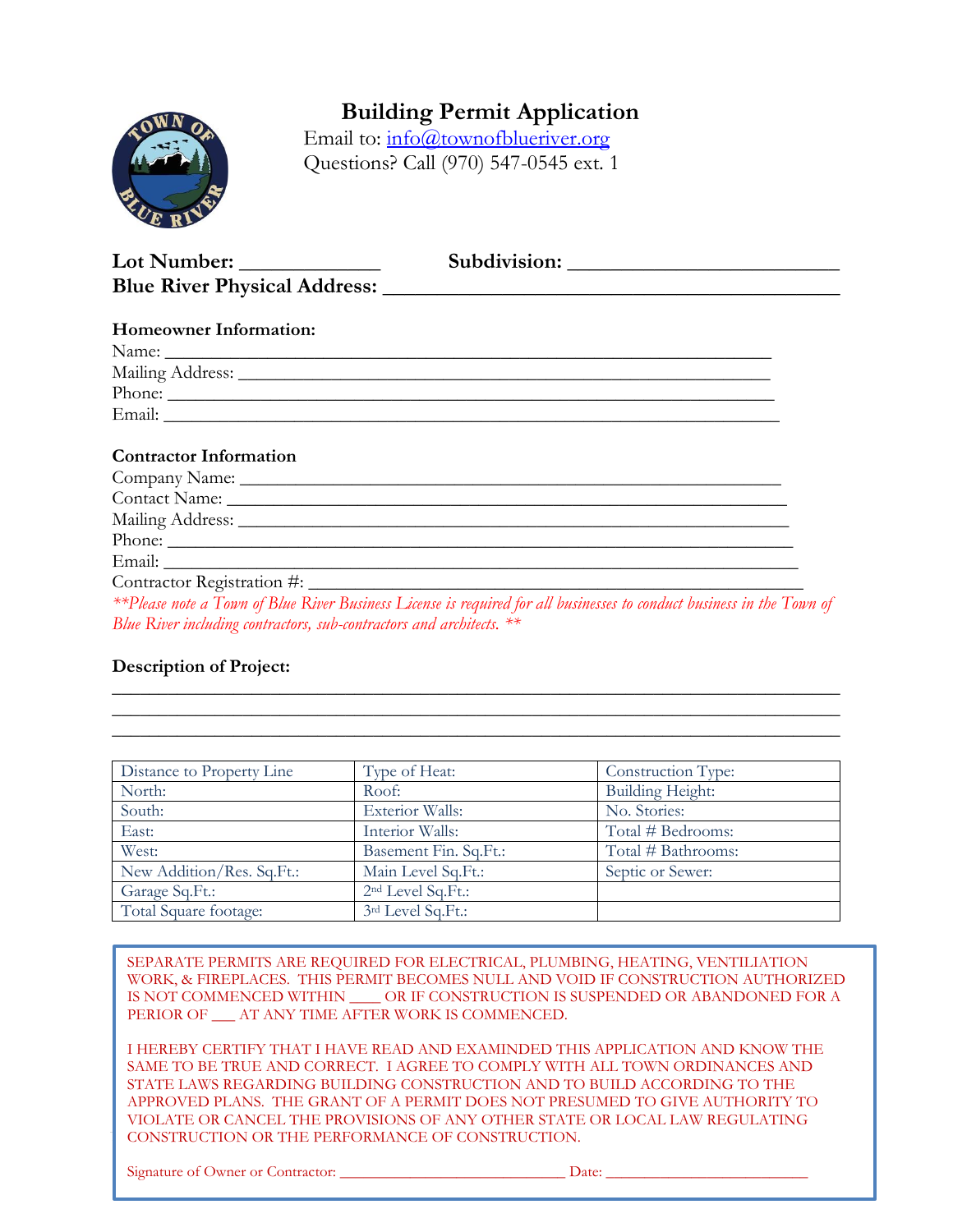# **Submittal Requirements**

**\*\*ALL Submittals Must be Electronic\*\* Emailed to: info@townofblueriver.org**

### **Planning & Zoning Review Submittal Requirements**

**\*\*Please indicate via check box item included as well as page number in submitted packet.**

| Completed $\sqrt{}$ | Item                    | Description                                                                                                                                                                                                                        | Page # |
|---------------------|-------------------------|------------------------------------------------------------------------------------------------------------------------------------------------------------------------------------------------------------------------------------|--------|
|                     | <b>Site Plan</b>        | Scale: $1'' = 10'$ ; May appear on a single<br>sight plan. IF on a separate page, please                                                                                                                                           |        |
|                     |                         | indicate the page.                                                                                                                                                                                                                 |        |
|                     |                         | Property Boundaries                                                                                                                                                                                                                |        |
|                     |                         | Building Envelope with setbacks                                                                                                                                                                                                    |        |
|                     |                         | Proposed Buildings                                                                                                                                                                                                                 |        |
|                     |                         | Structures (existing & proposed)                                                                                                                                                                                                   |        |
|                     |                         | Driveway & Grades                                                                                                                                                                                                                  |        |
|                     |                         | A wetlands delineation & Stream<br>crossing structures where applicable.                                                                                                                                                           |        |
|                     |                         | Topographic survey, prepared and<br>stamped by a licensed surveyor,<br>indicating site contours at 2' intervals,<br>easements, and significant natural<br>features such as rock outcroppings,<br>drainages and mature tree stands. |        |
|                     |                         | Transformer & vault location (if<br>installed by owner or existing)                                                                                                                                                                |        |
|                     |                         | Well location; septic if applicable                                                                                                                                                                                                |        |
|                     |                         | Snow storage areas and calculations                                                                                                                                                                                                |        |
|                     |                         | Major site improvements                                                                                                                                                                                                            |        |
|                     |                         | Existing & proposed grading &<br>drainage                                                                                                                                                                                          |        |
|                     | <b>Landscaping Plan</b> | *May be included in the site plan**                                                                                                                                                                                                |        |
|                     |                         | Landscaping must indicate tree<br>removal for defensible space<br>requirement; any trees 6" or more<br>primarily noting the removal of any<br>ponderosa pines or large trees. Clear<br>cutting of a site is not allowed.           |        |
|                     |                         | Indicate the percentage of trees<br>removed and revegetation to be<br>conducted.                                                                                                                                                   |        |
|                     |                         | Upon completion of the construction<br>project, all land must be raked and                                                                                                                                                         |        |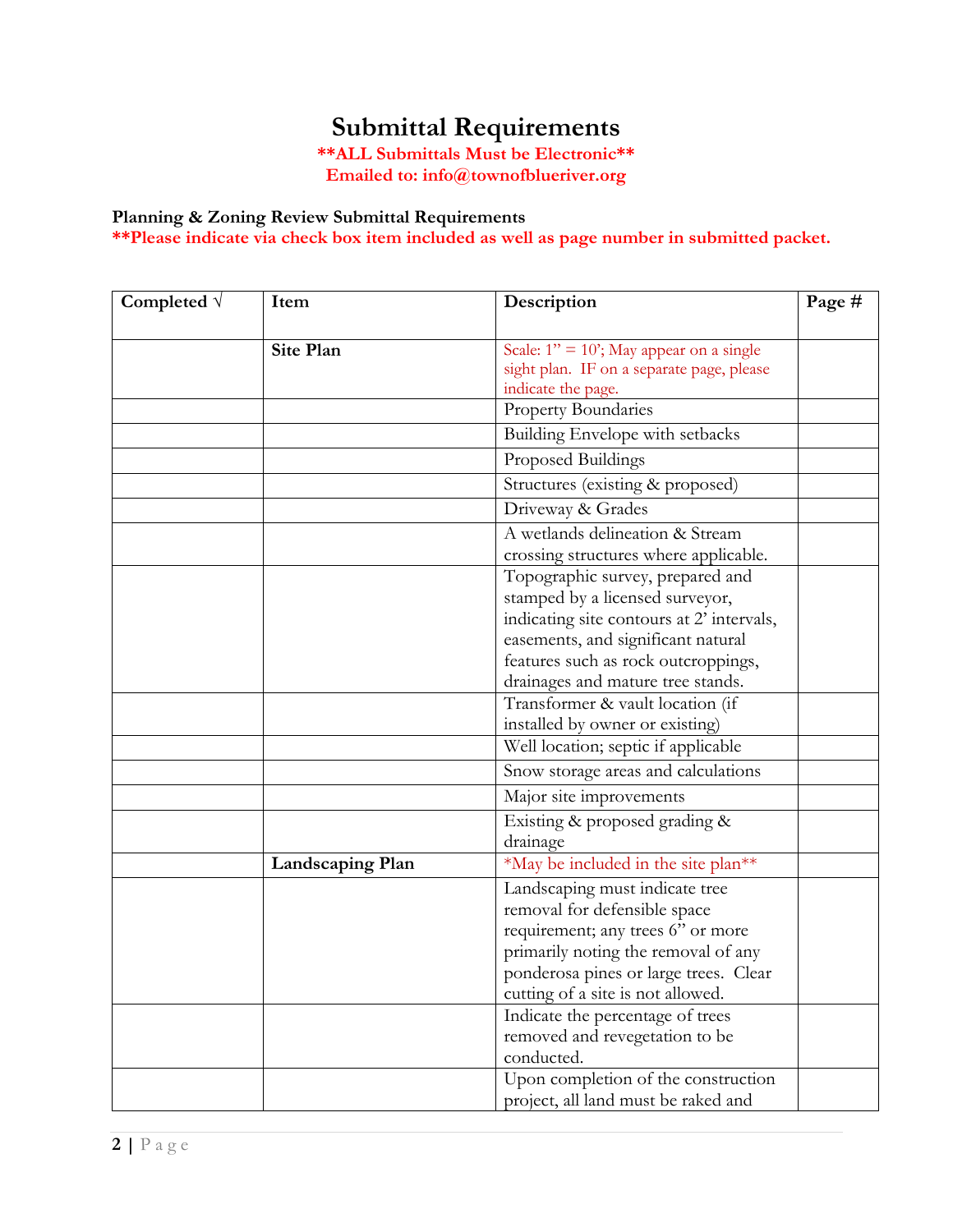|                            | reseeded with native seed prior to       |
|----------------------------|------------------------------------------|
|                            | issuance of CO. in cases of              |
|                            | completion during snow coverage          |
|                            | and/or winter, CO may be issued with     |
|                            |                                          |
|                            | conditions for completions within 60     |
|                            | days of the last snow and a deposit.     |
|                            | Any major structures (retaining walls;   |
|                            | fences; landscaping rocks) must be       |
|                            | indicated in detail on plans in          |
|                            | conformance with the design              |
|                            | regulations.                             |
|                            | Indicating building walls, floors and    |
|                            | roof relative to the site, including     |
|                            | existing and proposed grades, retaining  |
|                            | wall and proposed site improvements.     |
| <b>Floor Plans</b>         | Scale $1/8$ " = 1'                       |
|                            | Indicate the general layout of all       |
|                            | rooms, approximate size, and total       |
|                            | square footage of enclosed space for     |
|                            | each floor level.                        |
| <b>Exterior Elevations</b> | Scale same as floor plans                |
|                            | Detail to indicate the architectural     |
|                            | character of the residence, fenestration |
|                            | and existing and proposed grades.        |
|                            | Elevations must include a description    |
|                            | of exterior materials and colors.        |
| Roof Plan                  | Scale same as floor plans                |
|                            | Indicate the proposed roof pitch,        |
|                            | overhang lengths, flue locations,        |
|                            | roofing materials and elevations of      |
|                            | major ridge lines and all eave lines.    |
| <b>Materials Sheet</b>     | Display materials to be used. Color      |
|                            | renderings are suggested as well. In     |
|                            | cases of additions, if matching the      |
|                            | existing structure, photos of current    |
|                            | home.                                    |
|                            |                                          |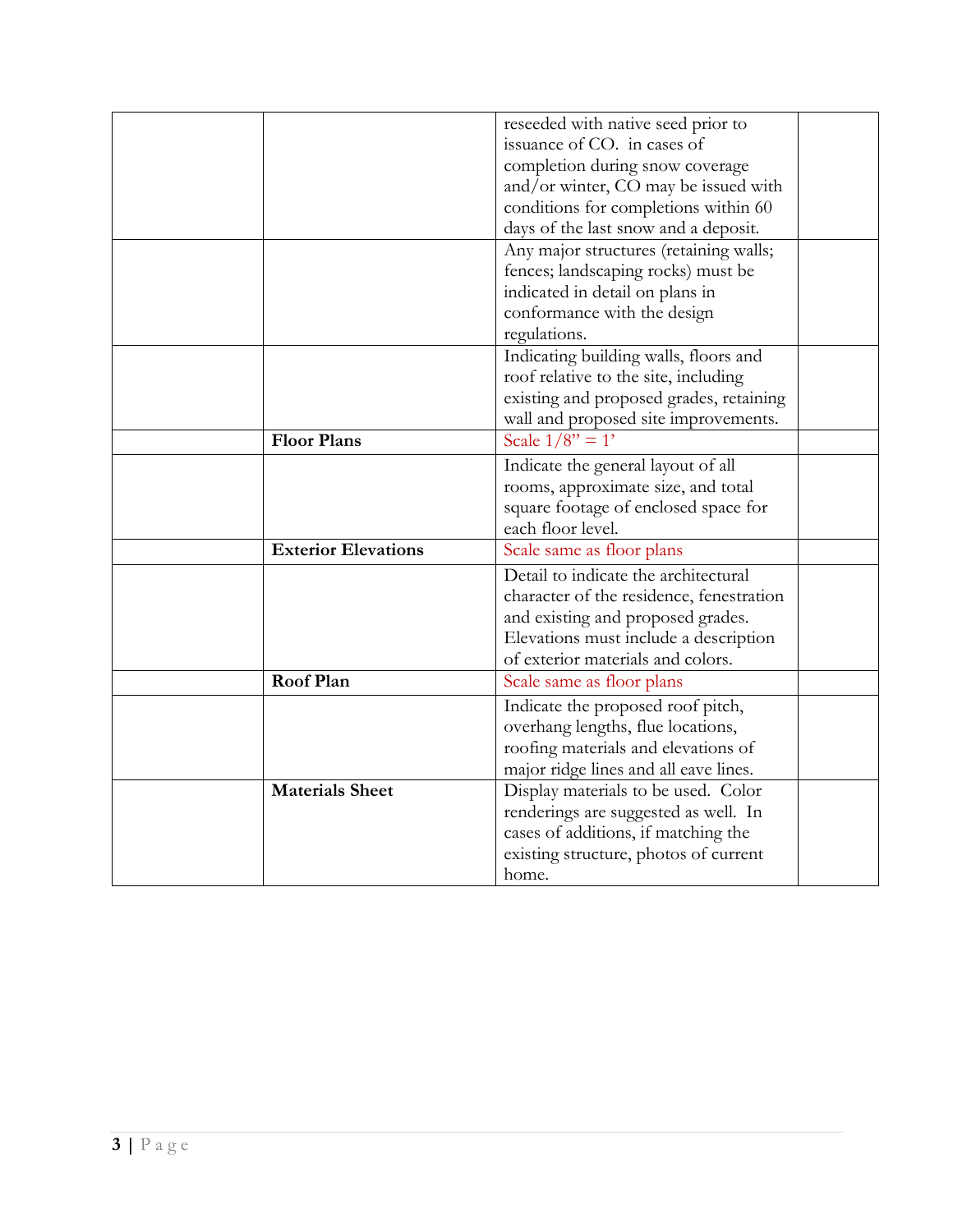#### **After Approval and BEFORE Permit is Issued:**

**ELECTRONIC COPY Stamped set.**

• **All of the above mentioned plus items below in one plan set**.

| Completed $\sqrt{}$ | Item                                                                                                                                                    | Page # |
|---------------------|---------------------------------------------------------------------------------------------------------------------------------------------------------|--------|
|                     | Soils report if applicable                                                                                                                              |        |
|                     | Electrical, plumbing and mechanical plans.                                                                                                              |        |
|                     | Construction Management Plan. Please refer to the Town Code and<br>Architectural Guidelines for all requirements.                                       |        |
|                     | Stamped structural plan                                                                                                                                 |        |
|                     | Current Summit County Septic System Permit (including system plot<br>plan), or evidence of full payment of tap fees to Upper Blue Sanitary<br>District. |        |
|                     | Current Colorado Well Permit or evidence of full payment of tap fees<br>to Timber Creek Water District                                                  |        |
|                     | <b>Colorado Department of Transportation Hwy Access Permit</b>                                                                                          |        |
|                     | Designation of General Contractor, except for bona fide<br>homeowner contractor                                                                         |        |
|                     | For Manufactured Homes the following additional information<br>is required                                                                              |        |
|                     | <b>State of Colorado Division of Housing Approved Plans</b><br>$\bullet$                                                                                |        |
|                     | <b>State of Colorado Division of Housing Registered</b><br>$\bullet$<br><b>Installer Certificate</b>                                                    |        |